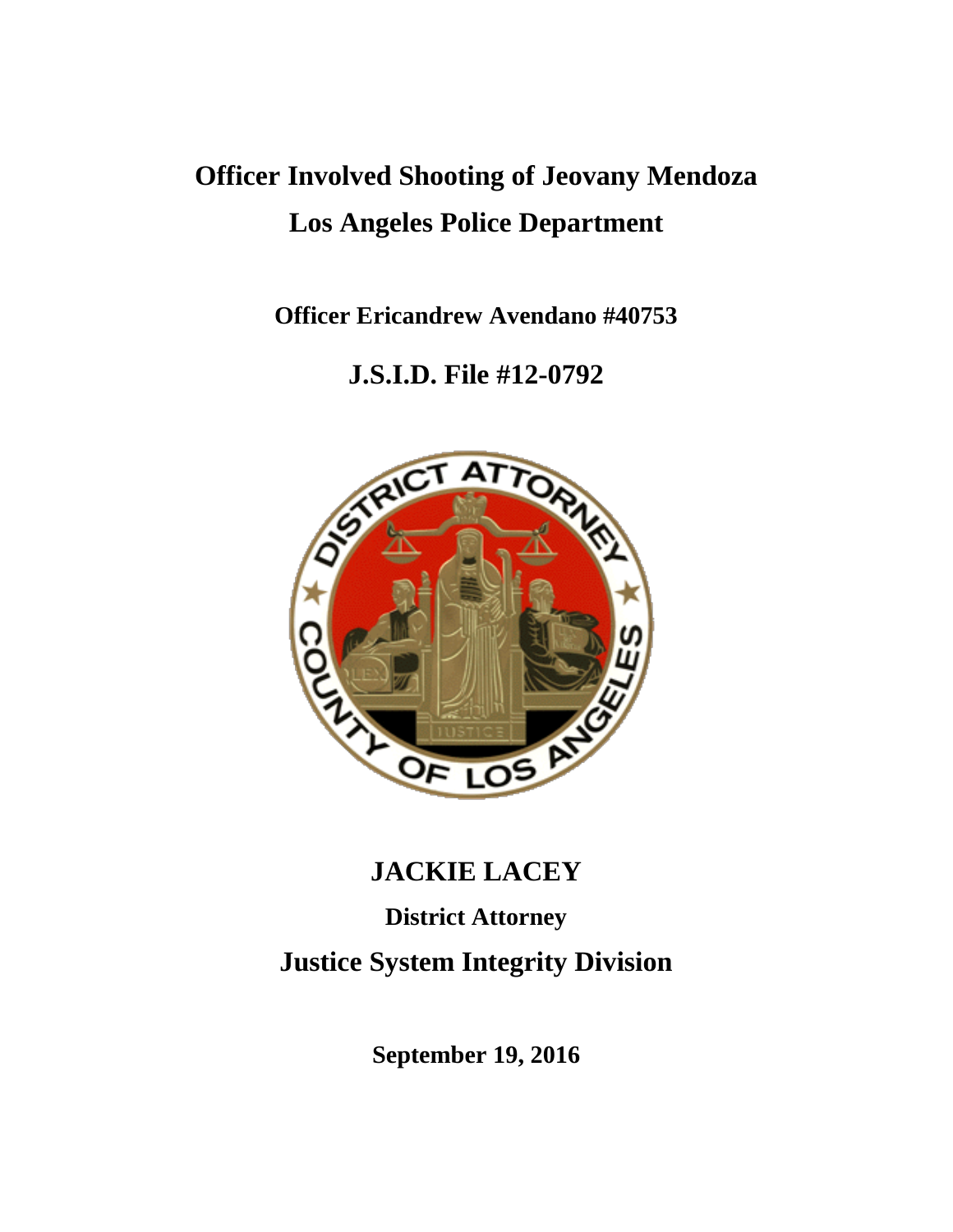## **MEMORANDUM**

- TO: COMMANDER ROBERT A. LOPEZ Los Angeles Police Department Force Investigation Division 100 West First Street, Suite 431 Los Angeles, California 90012
- FROM: JUSTICE SYSTEM INTEGRITY DIVISION Los Angeles County District Attorney's Office
- SUBJECT: Officer Involved Shooting of Jeovany Mendoza J.S.I.D. File #12-0792 L.A.P.D File #F083-12
- DATE: September 19, 2016

The Justice System Integrity Division of the Los Angeles County District Attorney's Office has completed its review of the December 1, 2012, fatal shooting of Jeovany Mendoza by Los Angeles Police Department (LAPD) Officer Ericandrew Avendano. It is our conclusion that Officer Avendano acted in lawful defense of another.

The District Attorney's Command Center was notified of the shooting on December 1, 2012, at approximately 9:00 p.m. The District Attorney Response Team (DART) responded and was given a briefing and a walk-through of the scene.

The following analysis is based upon investigative reports, analyzed evidence reports, 9-1-1 calls, videos, diagrams, and witness statements taken during the investigation by LAPD, submitted to this office by Detective David Smith. The compelled statement of Officer Avendano was not considered in this analysis.

# **FACTUAL ANALYSIS**

 $\overline{\phantom{a}}$ 

On December 1, 2012, at approximately 8:15 p.m., Officers Ericandrew Avendano and Travis Ward responded to a 9-1-1 call in Van Nuys of a Hispanic male holding a knife to a female's throat.<sup>1</sup> The officers proceeded northbound on Tobias Avenue from Saticoy Street and turned eastbound into an alley between Saticoy Street and Keswick Street.<sup>2</sup> There, they encountered

<sup>&</sup>lt;sup>1</sup> The two officers were partners that day and both were in uniform and in the same, marked police vehicle; Ward was the driver while Avendano was the front passenger.

<sup>&</sup>lt;sup>2</sup> The alley is flanked on the north by businesses and on the south by carports which are adjacent to apartment complexes.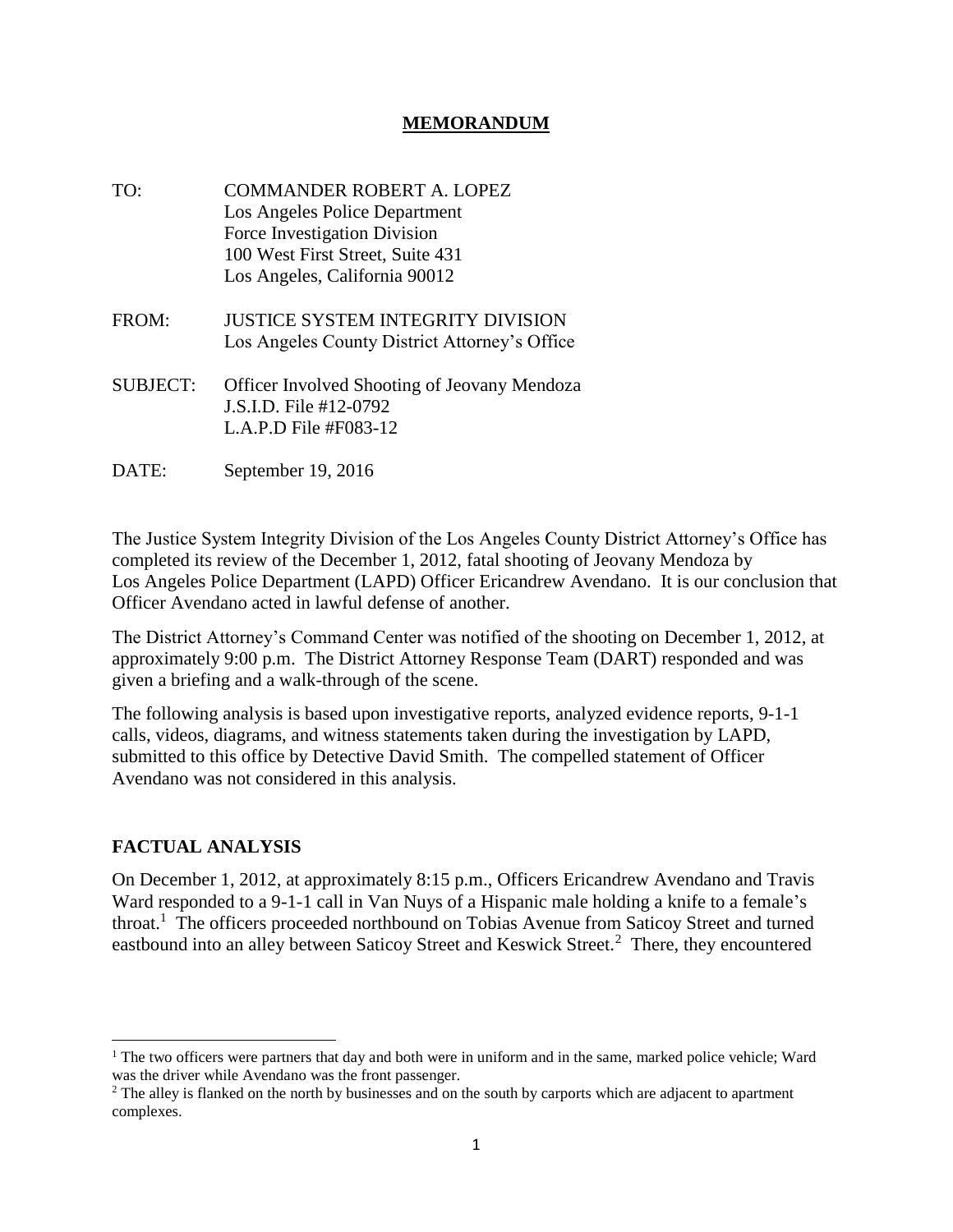Jeovany Mendoza whose left arm was wrapped around the chest and neck of his girlfriend, Marisela V  $\blacksquare$ . Mendoza's right hand held a large kitchen knife to her neck.<sup>3</sup>

Both officers exited the vehicle, took cover behind their opened car doors, and pointed their service weapons at Mendoza.<sup>4</sup> Mendoza and V stood approximately 20 to 25 feet east of the patrol vehicle. As Mendoza walked a hysterical and crying V towards the patrol vehicle, blood was visible on her arms, face, and neck.<sup>5</sup> Mendoza appeared to be enraged as he yelled at the officers to back up or he was going to kill V .

Avendano and Ward both ordered Mendoza to drop the knife, but he replied, "No, fuck you. I'm gonna [sic] kill her." Ward acted as the cover officer and broadcast a description of the situation and their location.<sup>6</sup> After pausing momentarily, Mendoza advanced with V grasped closely to him and the knife pointed at her neck. Mendoza paused when reaching the south side of the alley (approximately 12 feet from Avendano) and was closer to Avendano than Ward.

Ward heard Avendano order Mendoza to drop the knife and then one shot fired from where Avendano was positioned.<sup>7</sup> Ward saw Mendoza drop in place and the knife fall out of his hand. I ran a few feet to the north side of the alley. Ward updated their status over the radio as Avendano moved towards Mendoza who was lying motionless and did not appear to be breathing. Avendano kicked the knife away from Mendoza's hand and kept the firearm trained on him until Ward handcuffed Mendoza.<sup>8</sup> At approximately 8:25 p.m., the Los Angeles County Fire Department arrived in order to render medical aid to both Mendoza and V Mendoza was unresponsive and death was pronounced shortly thereafter, while V was transported to the hospital for two lacerations to her left hand which required five sutures.<sup>9</sup>

Earlier that afternoon, V was at Mendoza's residence with their toddler son (Junior), Mendoza, his younger brother, and his parents when Mendoza began acting paranoid.<sup>10</sup> According to V , Mendoza needed medication for paranoia that resulted from using methamphetamine, and he had spent time in drug rehabilitation. V decided to stay home from work to watch Mendoza and she observed his mother Olga Casillas telling him to

 $\overline{\phantom{a}}$ <sup>3</sup> The knife measured thirteen inches in total length with the blade measuring eight inches in length.

<sup>4</sup> Ward stated that he unholstered his weapon because he had seen the knife, and believed that the hostage situation might escalate to the point where deadly force might be necessary.

<sup>5</sup> Ward later stated to investigators, "I could not tell what kind of injuries she had. She was just covered in blood."

<sup>6</sup> Ward began his broadcast after initially attempting to obtain a line of sight on Mendoza, and realizing that with I head in the way, he did not have a safe angle on Mendoza. While holding the radio in his right hand, Ward's left hand held his weapon which remained pointed at Mendoza. Although Ward's transmission was not captured on the frequency, a civilian video by Joel Diaz (discussed below) depicts Ward talking into his handheld radio.

 $7$  Avendano was armed with his Department-issued Glock 17, a 9mm caliber semiautomatic handgun, with a maximum capacity of 17 rounds in the magazine and one in the chamber for a total of 18 rounds. The Glock was recovered with 16 live rounds in the magazine and one in the chamber. One ejected cartridge case was collected approximately four feet, five inches south of Avendano's position behind the patrol vehicle's front passenger-side door.

<sup>&</sup>lt;sup>8</sup> The kitchen knife was recovered on the ground approximately 17 feet east of Mendoza, and covered from handle to blade in what appeared to be blood.

<sup>9</sup> The Los Angeles County Coroner's Office later determined Mendoza's cause of death to be a fatal, front-to-back, gunshot wound to his left, lower eyelid. A toxicology report detected the presence of methamphetamine in Mendoza's blood.

<sup>&</sup>lt;sup>10</sup> The residence is located in an apartment complex near the northeast intersection of Saticoy Street and Tobias Avenue.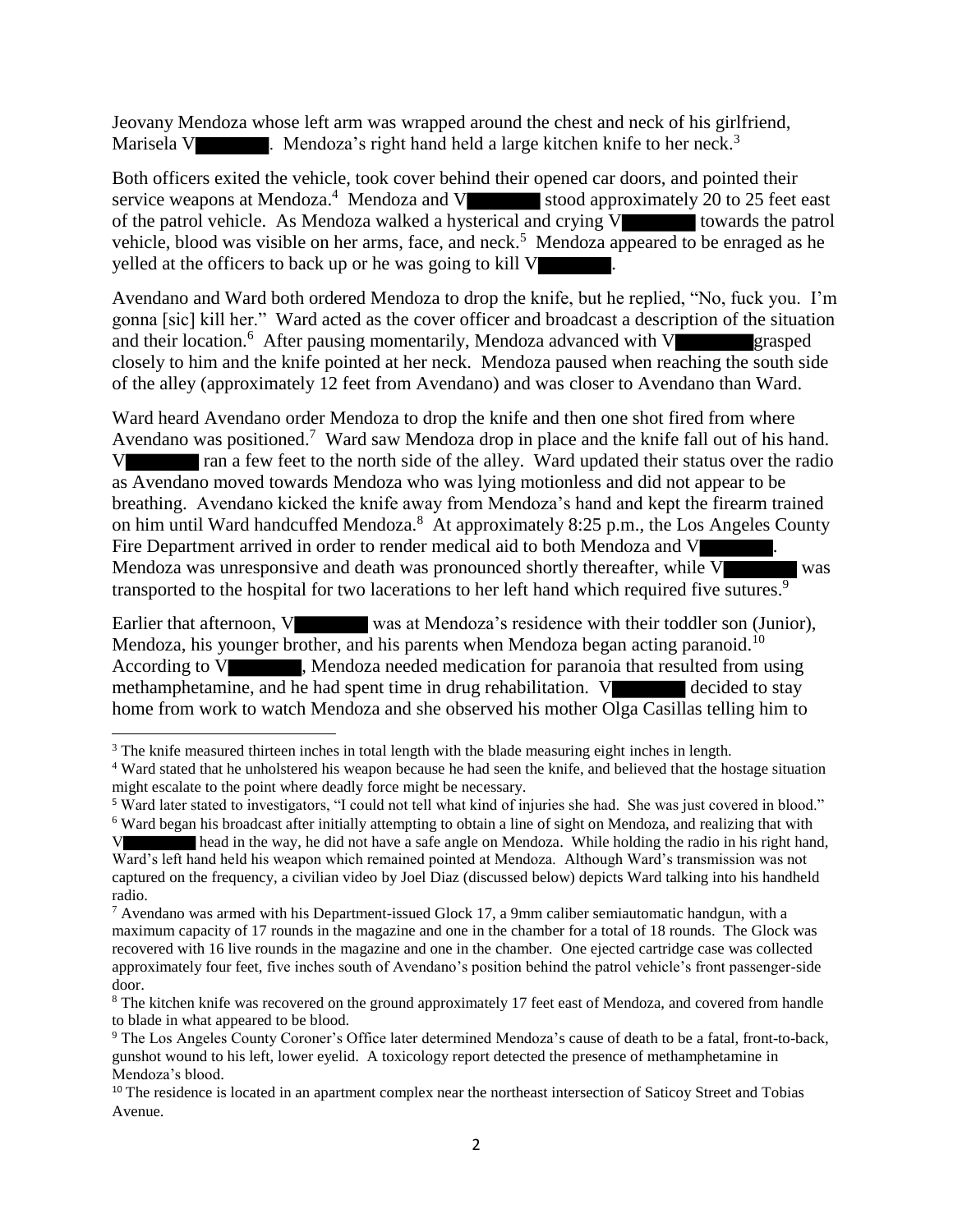empty his pockets.<sup>11</sup> Mendoza retrieved some methamphetamine folded inside a dollar bill, and Casillas took it from him and left for work. Mendoza's father also left the residence while watched over Junior, Mendoza, and his brother.

At approximately 7:40 p.m., Mendoza exited the residence with a kitchen knife and V decided to follow him. She located him on Tobias Avenue looking around and appearing to be "imagining stuff." Mendoza approached V , grabbed and spun her around with his left hand, pulled the knife from his pants pocket with his right hand, placed it on her neck, and stated, "Don't move or I'm going to stab you." V responded, "Don't hurt me. It's me, Marisela, what are you doing? You don't recognize me?" Mendoza told her to "shut up" and inquired as to his brother's whereabouts. V attempted to get Mendoza to "snap out of it" by claiming that she had come to get him because his brother was calling for him, but Mendoza replied, "You're lying. You have him. I know you have him. Where is he?"

With his left arm wrapped around the front of V neck and the knife in his right hand, Mendoza traveled back and forth along Tobias Avenue and eventually into an east/west alley between Keswick Street and Saticoy Street. As he looked into parked vehicles and inquired whether any of them contained his brother, Mendoza told V that if she did not keep walking, he would stab her. As they walked, he "poked" at her stomach and neck with the knife, but did not yet cause any injuries. Inside the alley, however, Mendoza turned to look behind him and the knife moved near  $V$  right eye. Fearing that she would be stabbed in the eye, V grabbed the knife by the blade. Mendoza pulled the knife away and lacerated her hand causing it to bleed profusely. When V stated that he had cut her hand, Mendoza ordered her to keep walking and "shut the fuck up."

While inside the alley, Mendoza accosted the Guerrero family who had traveled eastbound into the alley from Tobias Avenue in a vehicle driven by Martin Guerrero. The Guerreros were at the location to pick up family members from their in-law Dany Machado. As Martha and Veronica Guerrero exited their car, Mendoza approached with his left arm around V in a headlock and his right hand holding a large kitchen knife at her neck. Veronica Guerrero noticed that V hands were "covered in blood." Mendoza ordered Martin Guerrero to get out of the vehicle or he would kill V . All of the Guerreros fled except for Veronica Guerrero who told Mendoza to calm down, put the knife away, and that he was not going to take their vehicle. Mendoza stated he was going to kill the "bitch" if Veronica Guerrero did not move from her car.<sup>12</sup> Veronica Guerrero called 9-1-1 and later stated to police, "I did feel her life was in danger just because he was so angry. . . . [H]e looked like he was ready to like do something and she obviously had been hurt . . . because she was covered in blood and she said that she needed help and that she didn't want to die today."<sup>13</sup>

Gustavo Martinez, driving Joel and Guadalupe Diaz in his truck, was traveling eastbound in the alley when the group encountered the confrontation between Veronica Guerrero and Mendoza. Martinez observed him holding a bleeding V with his left hand and what Martinez

l

<sup>&</sup>lt;sup>11</sup> Casillas and V suspected that Mendoza had been using drugs because in addition to acting paranoid, he was also pale and sweating.

<sup>&</sup>lt;sup>12</sup> Machado, who also tried to convince Mendoza not to take the vehicle, heard him say, "Hey, I need to take the car because I'm going to kill this bitch."

<sup>&</sup>lt;sup>13</sup> Martin Guerrero and Machado also later told police that they believed Mendoza was going to kill V .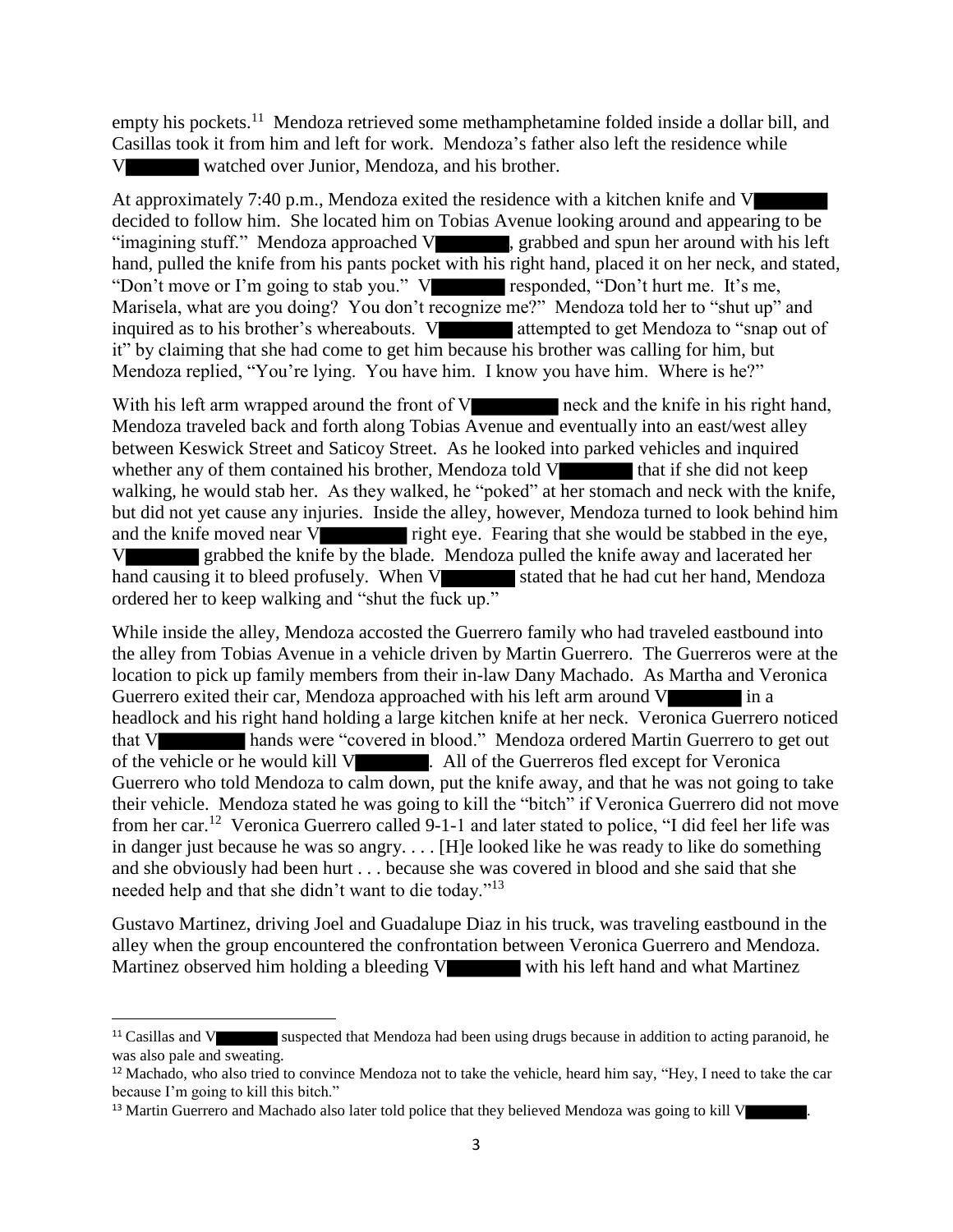believed to be a knife in his right hand.<sup>14</sup> In fear, Martinez quickly reversed westbound from the alley when Mendoza turned to walk V towards Martinez's truck. He could hear Mendoza "screaming" that she had done something to his brother. From Martinez's perspective, Mendoza looked like he was "zoned out."<sup>15</sup>

As Mendoza continued westbound in the alley, Avendano and Ward arrived to the location. , Veronica Guerrero, Machado, and Martinez all heard Avendano and Ward order Mendoza multiple times to drop the knife.<sup>16</sup> In the aftermath, V recounted to investigators, "He [police officer] asked me if I was alright -- if he [Mendoza] had injured me. And I told him, 'my hand.' And then I just told him, 'Thank you. Thank you. I thought he was going to kill me.'"

#### **Video Footage**

 $\overline{a}$ 

## Joel Diaz Cell Phone Video

After Martinez backed his truck out of the alley, he parked it facing a northeasterly direction and adjacent to the east sidewalk on Tobias Avenue just north of the alley. His front passenger, Joel Diaz, recorded the shooting with his cell phone camera.<sup>17</sup> In the video, both of Mendoza's arms can be seen at the neck and chest area of V , whose own arms were bent towards his arms. Due to the poor quality of the video, the knife is not discernible. As the recording began, Mendoza shouts, "Back up! Back up!" to both officers who had taken cover behind their doors with their weapons pointed at Mendoza. One of the officers replies, "Put your hands up! Drop the knife!" Still holding his firearm with his left hand, Ward's right hand reaches for a radio on his belt and he spoke into it.<sup>18</sup> Another command to drop the knife is given as Mendoza advances towards the officers with V in his grasp. An officer then orders, "Hey, drop" the knife!"

At this point, the video appears to pan left and becomes unfocused as a single gunshot rings out. This occurs 21 seconds after Mendoza first told the officers to back up and 17 seconds after Mendoza was initially ordered to put his hands up and drop the knife. The video then appears to pan right and re-focuses on Mendoza, who was on the ground, while V can be seen running northbound away from him. Avendano and Ward approach Mendoza with their guns drawn, and Ward can be seen talking on his radio, donning gloves, and handcuffing Mendoza after he holstered his gun. Avendano continues to cover Mendoza with his weapon drawn until

<sup>&</sup>lt;sup>14</sup> Martinez stated that Mendoza both pointed the knife at V neck as well as had the knife down at his side, and is the sole witness to believe that Mendoza had the knife down at his side at the time of the shooting. <sup>15</sup> Machado stated to investigators that Mendoza appeared to be "on drugs."

<sup>&</sup>lt;sup>16</sup> For example, V later stated the following to investigators: "They both told him, 'Drop the knife.' And he told them to get out of the way or 'I'm going to stab her.' And the police officer told him, 'Drop the knife.' And he wouldn't -- he kept saying the same thing. And then that's when I heard a shot." Veronica Guerrero and Machado also heard Mendoza tell police that he was going to kill V .

<sup>&</sup>lt;sup>17</sup> The camera was pointed in a southeasterly direction at the left profile and back of Ward. Avendano's left profile and back are intermittently visible before the shooting, and both officers can be seen approaching Mendoza after the shooting.

<sup>&</sup>lt;sup>18</sup> Although the video appeared to depict Ward speaking into his handheld radio on at least two occasions, none of the transmissions were captured on the frequency.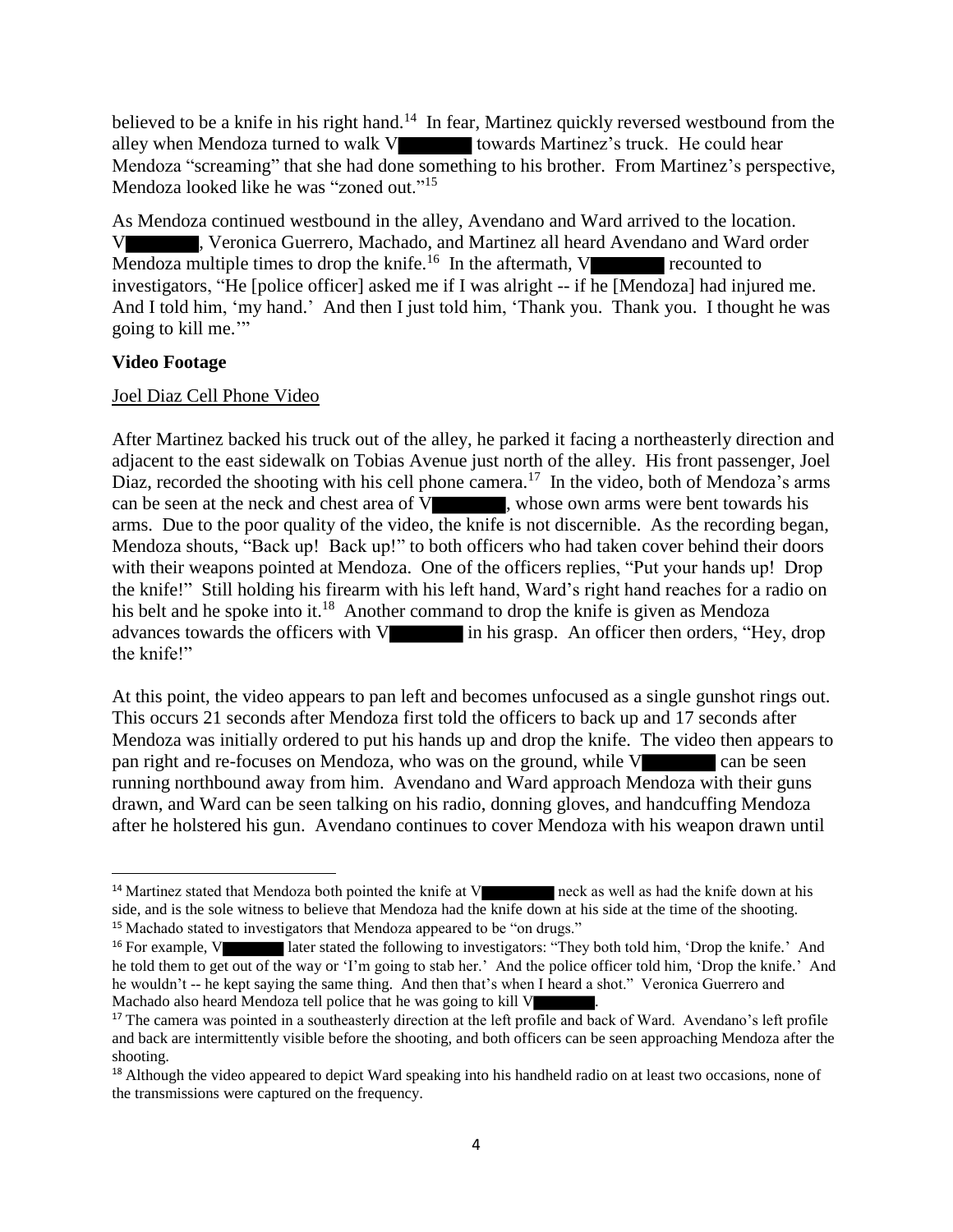Mendoza's hands are handcuffed behind his back. The recording ends as Avendano is holstering his weapon.

# AG Heating and Air Conditioning Surveillance Video

The AG Heating and Air Conditioning's surveillance video depicts its gated yard, Tobias Avenue from Saticoy Street to the business location, and a portion of the east-west alley.<sup>19</sup> Mendoza and V can first be seen at  $8:11$  p.m. when they step onto the east sidewalk from Tobias Avenue (just south of the alley) and proceed northbound. Mendoza's left arm holds V in a headlock at his waist level while his right hand appears to be holding an item which he periodically thrusts in a back and forth motion at V head. Due to the quality of the video, the knife is not discernible. At 8:11:24 p.m., however, a distinctive glint can be seen reflecting from the item in Mendoza's right hand. Shortly after crossing the alley, the two step off the sidewalk onto Tobias Avenue and walk out of view in a northwesterly direction.

At 8:13 p.m., Mendoza and V walk back into view as the two proceed southbound on the east sidewalk of Tobias Avenue. V walks upright but Mendoza's left arm remains around her neck and chest area while his right hand appears to be balled into a fist. From the video, it is not possible to determine whether Mendoza was holding a knife. The two walk eastbound into the alley and out of view. At 8:14 p.m., Martinez's truck can be seen driving northbound on Tobias Avenue before it proceeds eastbound down the alley. Within the minute, however, the truck quickly backs westbound from the alley and stops at the entrance until 8:15 p.m. when Avendano and Ward arrived. After the truck immediately backs out of the alley while flashing its lights, the patrol car proceeds eastbound into the alley and stops at the entrance.

Both Avendano and Ward exit the vehicle and remain behind their respective doors. The officers' specific actions are not discernible due to the video's quality, but at 8:16:07 p.m., Mendoza and V appear as they proceed westbound in the alley. V remains in Mendoza's grasp but is now positioned in front of him. As with the officers,  $V$  and Mendoza's specific actions are also not discernible. The two pause briefly before once again walking towards the officers. It appears that Mendoza and V pause again before Mendoza falls to the ground. V was also pulled to the ground by Mendoza before she sprang back up and ran northbound away from him.

At this point, both officers can be seen approaching Mendoza with their guns pointed at him. Avendano continues to cover Mendoza until after Ward leans over him (presumably to handcuff Mendoza as seen in Diaz's video). From the video, Avendano and Ward appear to be the only officers on the scene until additional officers responded at  $8:18$  p.m. and thereafter.<sup>20</sup>

 $\overline{\phantom{a}}$ 

<sup>&</sup>lt;sup>19</sup> The video does not contain sound and is time-stamped as running from 8:05 p.m. to 9:06 p.m. on December 1, 2012.

<sup>&</sup>lt;sup>20</sup> Emergency medical personnel also responded to the scene after the shooting.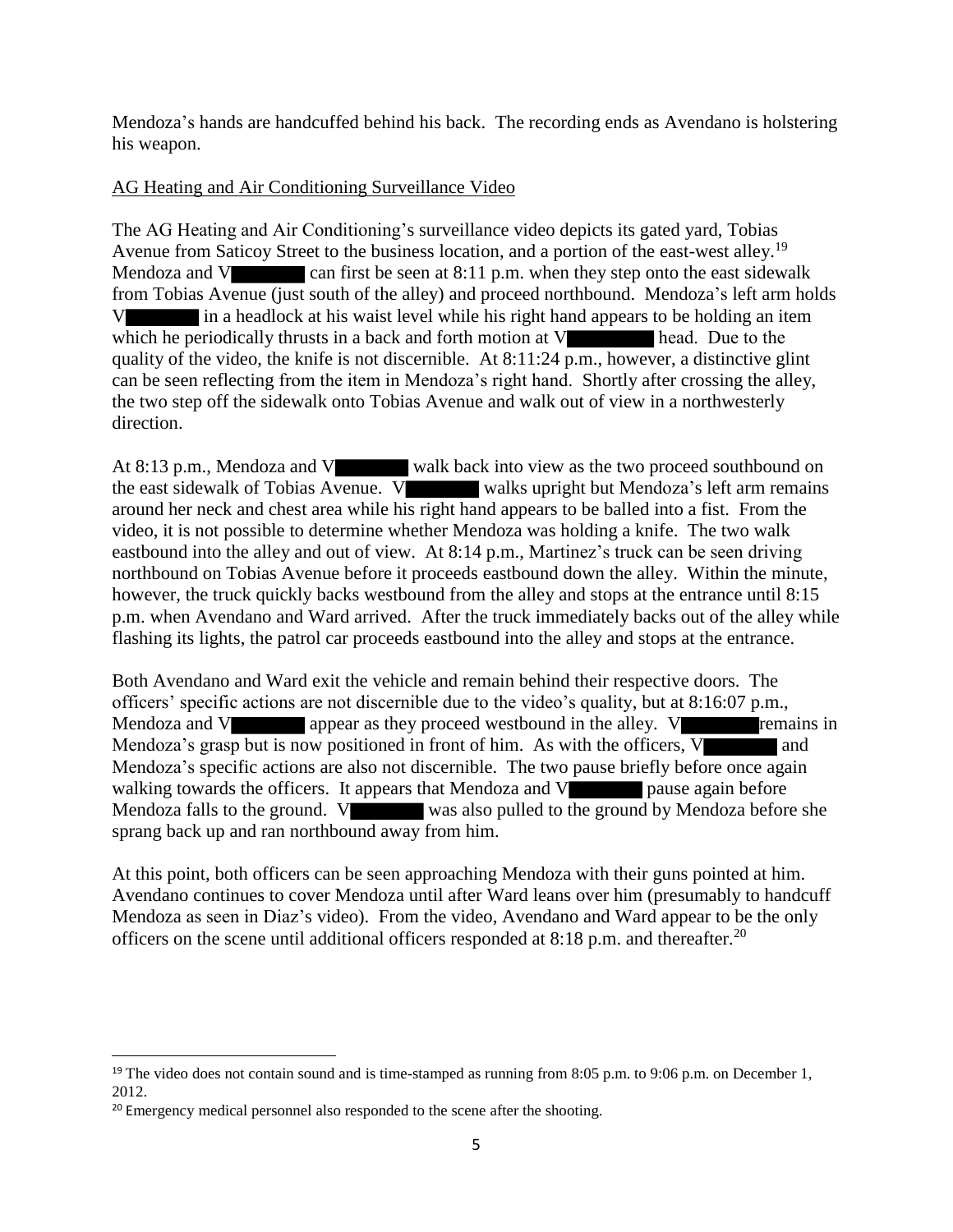## **LEGAL ANALYSIS**

California law permits the use of deadly force in self-defense or in the defense of others if it reasonably appears to the person claiming the right of self-defense or the defense of others that he actually and reasonably believed that he or others were in imminent danger of great bodily injury or death. Penal Code § 197; *People v. Randle*, 35 Cal.4<sup>th</sup> 987, 994 (2005) (overruled on another ground in *People v. Chun*, 45 Cal.4<sup>th</sup> 1172, 1201 (2009)); *People v. Humphrey*, 13 Cal.4th 1073, 1082 (1996); *see also*, CALCRIM No. 505. In protecting himself or another, a person may use all the force which he believes reasonably necessary and which would appear to a reasonable person, in the same or similar circumstances, to be necessary to prevent the injury which appears to be imminent. CALCRIM No. 3470.

"The reasonableness of the particular force used must be judged from the perspective of a reasonable officer on the scene, rather than with the 20/20 vision of hindsight." *Graham v. Connor,* 490 U.S. 386, 396 (1989). "The calculus of reasonableness must embody allowance for the fact that police are often forced to make split-second judgments—in circumstances that are tense, uncertain, and rapidly evolving—about the amount of force that is necessary in a particular situation." *Id.* at 396-97. The test for whether an officer's actions were objectively reasonable is "highly deferential to the police officer's need to protect himself and others." *Munoz v. City of Union City*, 16 Cal.Rptr.3d 521, 540 (Ct. App. 1st Dist. 2004).

The evidence examined shows that Mendoza's actions placed Officers Avendano and Ward in reasonable and actual fear of imminent death or great bodily harm to V . Indeed, the belief that Mendoza was going to kill her was shared by every witness who had direct contact with him immediately prior to the shooting, e.g.,  $V$ , Veronica Guerrero, Martin Guerrero, and Machado.

Before Avendano and Ward ever arrived to the scene, Mendoza had encountered Veronica Guerrero and Machado who tried to calm Mendoza and convince him to drop the knife. Prior to their futile attempts, V had also tried to placate him. Mendoza's violent spree, however, continued unabated as he held V hostage, attempted to kidnap her using the Guerreros' vehicle, and repeatedly stated his intention to kill her for the perceived wrongs she had committed against his brother. Mendoza's irrational behavior was apparent not only to V who suspected that he had used methamphetamine, but also to Machado who believed him to be "on drugs" and Martinez who described him as "zoned out."

Mendoza's aggression continued upon the arrival of Avendano and Ward as he yelled at them to "back up." This command was coupled with threats to stab and/or kill an already bloody and crying V . The extent of her injuries unknown, Ward could only see that she had blood on her arms, face, and neck. From his position, however, he was unable to gain a safe angle on Mendoza without also jeopardizing  $V$  . In the meantime, the Diaz video which began recording when both officers were already out of the patrol car with their guns drawn, clearly depicts the officers ordering Mendoza to "drop the knife" at least three times and Mendoza having an ample opportunity to do so. Instead of complying, however, Mendoza advanced towards the officers with the knife at V neck. After a final order to drop the knife, Avendano fired a single round at Mendoza.

During the entire ordeal, Mendoza kept  $V$  in a headlock with the large kitchen knife pointed (and at times thrusted) precariously at her neck, face, and stomach. Even the fact that